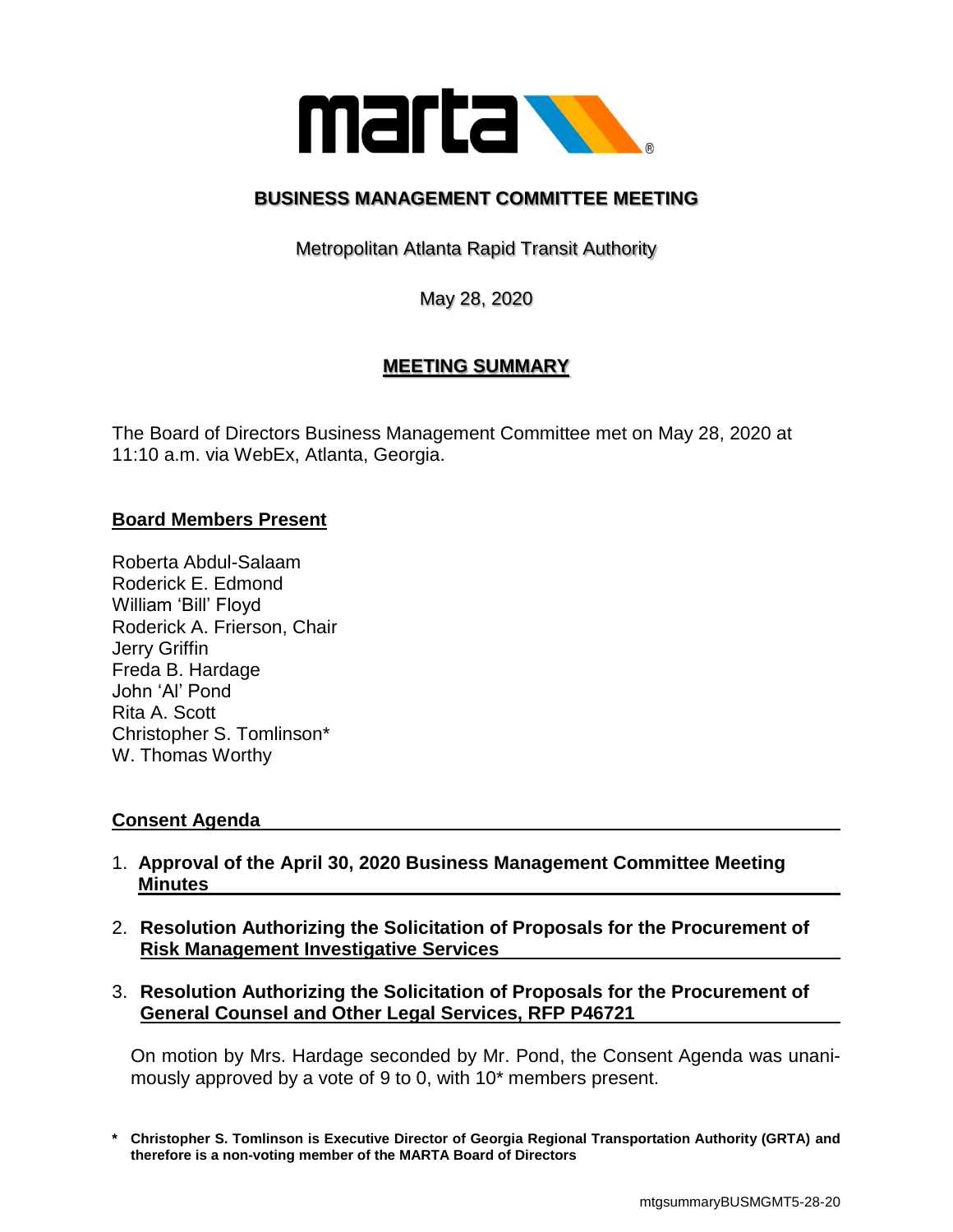#### **Individual Agenda**

#### 1. **Resolution Authorizing a Modification in Contractual Authorization for Automation of Background Screens, RFP P41453**

On motion by Mr. Griffin seconded by Mrs. Hardage, the minutes were unanimously approved by a vote of 9 to 0, with 10\* members present.

#### 2. **Resolution Authorizing the Solicitation of Proposals for the Procurement of Automation of Background Screens, RFP P46774**

On motion by Mr. Worthy seconded by Mr. Griffin, the minutes were unanimously approved by a vote of 9 to 0, with 10\* members present.

### 3. **Resolution Authorizing a Modification in Contractual Authorization for the Tra peze Master Agreement, RFP P34149**

On motion by Mr. Pond seconded by Ms. Abdul-Salaam, the minutes were unanimously approved by a vote of 9 to 0, with 10\* members present.

# 4. **Resolution Authorizing a Modification in Contractual Authorization for Employee Online Performance Management System Software Contract, RFP P44358**

On motion by Mrs. Hardage seconded by Ms. Abdul-Salaam, the minutes were unanimously approved by a vote of 9 to 0, with 10\* members present.

# 5. **Resolution Authorizing the Expenditure of Capital and Operating Funds for General Consulting and Professional Services for the Department of Technology in Fiscal Year 2021 (July 1, 2020 – June 30, 2021)**

On motion by Mrs. Hardage seconded by Mr. Worthy, the minutes were unanimously approved by a vote of 9 to 0, with 10\* members present.

# 6. **Resolution to Adopt Fiscal Year 2021 Operating and Capital Funds Budget**

On motion by Mrs. Hardage seconded by Mr. Pond, the minutes were approved by a vote of 8 to 0, with 10\* members present.

Ms. Abdul-Salaam abstained.